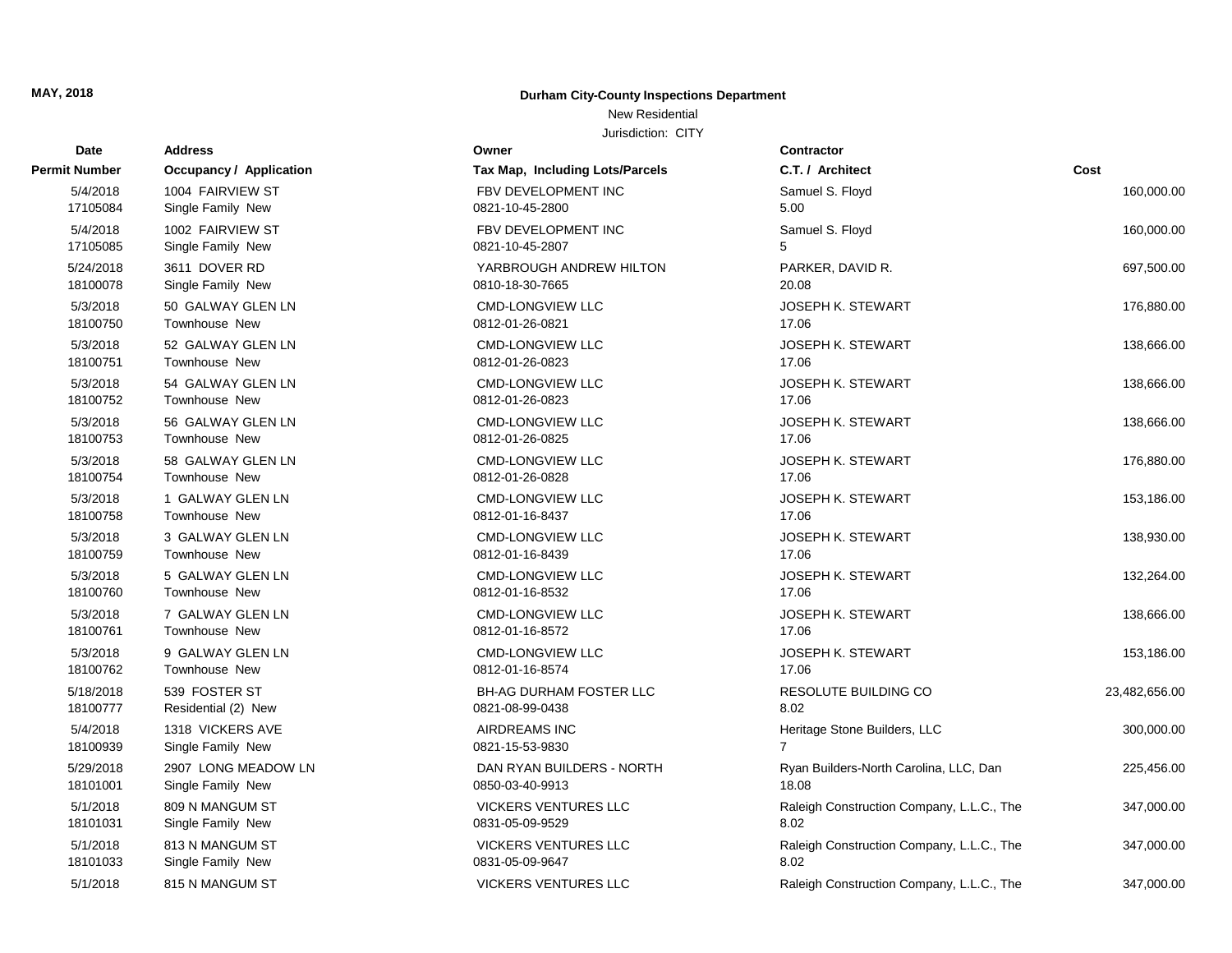## **Durham City-County Inspections Department**

## New Residential

| Date                 | <b>Address</b>                          | Owner                                             | Contractor                             |            |
|----------------------|-----------------------------------------|---------------------------------------------------|----------------------------------------|------------|
| Permit Number        | Occupancy / Application                 | Tax Map, Including Lots/Parcels                   | C.T. / Architect                       | Cost       |
| 18101034             | Single Family New                       | 0831-05-09-9751                                   | 8.02                                   |            |
| 5/21/2018            | 804 SOUTH BEND DR                       | <b>TOLL NC LP</b>                                 | TOLL BROTHERS OF NC II, INC.           | 199,980.00 |
| 18101115             | Single Family New                       | 0717-02-56-8154                                   | 20.12                                  |            |
| 5/9/2018             | 3915 SHOCCOREE DR                       | BEHNE ELIZABETH COJANIS                           | Bacon Custom Homes, LLC                | 136,422.00 |
| 18101156             | Single Family New                       | 0812-01-29-3659                                   | 17.07                                  |            |
| 5/7/2018             | 1023 VALLEY ROSE WAY                    | SAB VALLEY SPRINGS LLC                            | Lennar Carolinas, LLC                  | 376,068.00 |
| 18101309             | Single Family New                       | 0813-01-27-5557                                   | 17.07                                  |            |
| 5/21/2018            | 1726 N ROXBORO ST                       | ROBINSON NEIGHBORHOOD                             | Qubic, LLC                             | 220,000.00 |
| 18101332             | Single Family New                       | 0832-13-23-3438                                   | 2                                      |            |
| 5/29/2018            | 2603 KESTREL HEIGHTS CT                 | DAN RYAN BUILDERS - NORTH                         | Ryan Builders-North Carolina, LLC, Dan | 185,460.00 |
| 18101359             | Single Family New                       | 0850-03-41-3330                                   | 18.08                                  |            |
| 5/29/2018            | 2601 KESTREL HEIGHTS CT                 | DAN RYAN BUILDERS - NORTH                         | Ryan Builders-North Carolina, LLC, Dan | 175,230.00 |
| 18101383             | Single Family New                       | 0850-03-41-2285                                   | 18.08                                  |            |
| 5/3/2018             | 1201 CHAMPIONS POINTE DR                | SMITH & ALSTON INVESTMENT                         | Gemstone Homes, LLC                    | 318,000.00 |
| 18101388             | Single Family New                       | 0835-02-99-9462                                   | 16.01                                  |            |
| 5/29/2018            | 2902 LONG MEADOW LN                     | DAN RYAN BUILDERS - NORTH                         | Ryan Builders-North Carolina, LLC, Dan | 229,548.00 |
| 18101399             | Single Family New                       | 0850-03-40-6971                                   | 18.08                                  |            |
| 5/4/2018             | 2523 HIGHLAND AVE                       | REVISION DEVELOPERS LLC                           | LEGACY BUILDING CO., LLC               | 238,500.00 |
| 18101418             | Single Family New                       | 0832-09-27-1319                                   | 1.01                                   |            |
| 5/4/2018<br>18101420 | 108 E LAVENDER AVE<br>Single Family New | <b>REVISION DEVELOPERS LLC</b><br>0832-09-27-0379 | LEGACY BUILDING CO., LLC               | 243,500.00 |
| 5/9/2018             | 10 RICHMOND CT                          | PRMS INVESTMENTS LLC                              | Terramor Homes, Inc.                   | 207,438.00 |
| 18101496             | Single Family New                       | 0727-01-46-4242                                   | 20.20                                  |            |
| 5/9/2018             | 16 RICHMOND CT                          | PRMS INVESTMENTS LLC                              | Terramor Homes, Inc.                   | 202,356.00 |
| 18101505             | Single Family New                       | 0727-01-46-5292                                   | 20.20                                  |            |
| 5/7/2018             | 1209 LITTLE CREEK RD                    | TRUDO JARED W                                     | Jared W Trudo                          | 354,354.00 |
| 18101510             | Single Family New                       | 0728-03-33-9684                                   | 20.13                                  |            |
| 5/25/2018            | 1105 BEYER PL                           | ELLIS ROAD RESIDENTIAL LP                         | Ashton Raleigh Residential L.L.C.      | 183,381.00 |
| 18101547             | Single Family New                       | 0749-01-19-1192                                   | 18.09                                  |            |
| 5/25/2018            | 1107 BEYER PL                           | ELLIS ROAD RESIDENTIAL LP                         | Ashton Raleigh Residential L.L.C.      | 132,565.00 |
| 18101548             | Townhouse New                           | 0749-01-19-1170                                   | 18.09                                  |            |
| 5/25/2018            | 1109 BEYER PL                           | ELLIS ROAD RESIDENTIAL LP                         | Ashton Raleigh Residential L.L.C.      | 142,135.00 |
| 18101549             | Townhouse New                           | 0749-01-19-1069                                   | 18.09                                  |            |
| 5/25/2018            | 1111 BEYER PL                           | ELLIS ROAD RESIDENTIAL LP                         | Ashton Raleigh Residential L.L.C.      | 132,565.00 |
| 18101550             | Townhouse New                           | 0749-01-19-1048                                   | 18.09                                  |            |
| 5/25/2018            | 1113 BEYER PL                           | ELLIS ROAD RESIDENTIAL LP                         | Ashton Raleigh Residential L.L.C.      | 142,135.00 |
| 18101551             | Townhouse New                           | 0749-01-19-1037                                   | 18.09                                  |            |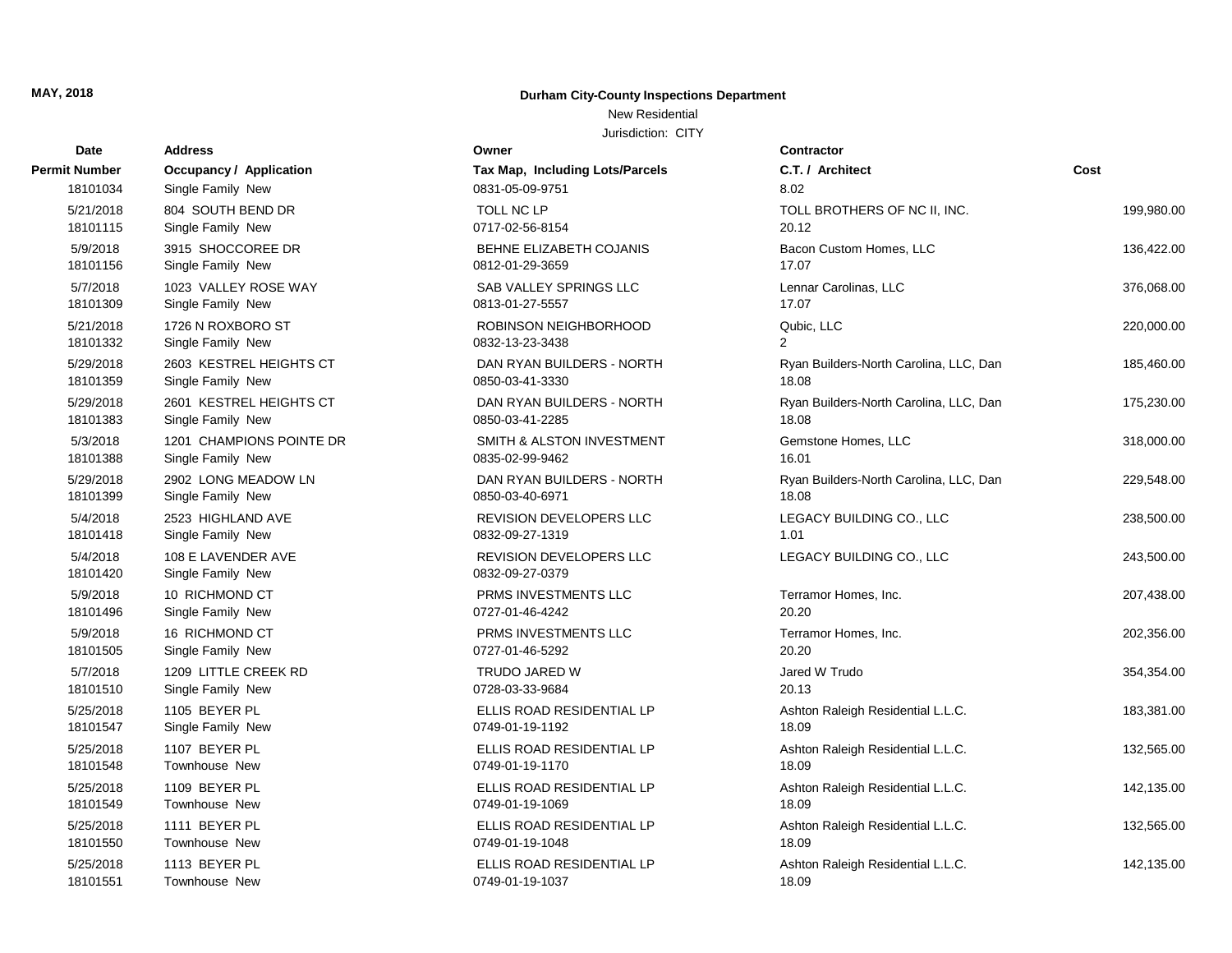**Permit Number Occupancy / Application** 

#### **Durham City-County Inspections Department**

#### New Residential

| Date                  | <b>Address</b>                         | Owner                                       | Contractor                             |            |
|-----------------------|----------------------------------------|---------------------------------------------|----------------------------------------|------------|
| t Number              | <b>Occupancy / Application</b>         | Tax Map, Including Lots/Parcels             | C.T. / Architect                       | Cost       |
| 5/25/2018             | 1115 BEYER PL                          | ELLIS ROAD RESIDENTIAL LP                   | Ashton Raleigh Residential L.L.C.      | 183,381.00 |
| 18101552              | Townhouse New                          | 0749-01-19-1006                             | 18.09                                  |            |
| 5/31/2018             | 618 STARRY SKY DR                      | LENNAR CAROLINAS LLC                        | Lennar Carolinas, LLC                  | 177,012.00 |
| 18101574              | Single Family New                      | 0860-01-07-0456                             | 18.05                                  |            |
| 5/9/2018              | 1012 VALLEY ROSE WAY                   | SAB VALLEY SPRINGS LLC                      | Lennar Carolinas, LLC                  | 269,214.00 |
| 18101575              | Single Family New                      | 0813-01-27-6032                             | 17.07                                  |            |
| 5/4/2018              | 1109 MEADOW WOOD DR                    | MUNGO HOMES OF NORTH CAROLINA               | Mungo Homes of North Carolina, Inc.    | 208,573.00 |
| 18101595              | Single Family New                      | 0830-04-60-4793                             | 20.14                                  |            |
| 5/7/2018              | 502 POPLAR ST                          | <b>BEAZER HOMES CORP</b>                    | <b>BEAZER HOMES CORP.</b>              | 172,854.00 |
| 18101597              | Single Family New                      | 0850-02-76-4394                             | 18.05                                  |            |
| 5/4/2018              | 1207 KENT ST                           | DURHAM COMMUNITY LAND                       | HABITAT FOR HUMANITY OF DURHAM INC.    | 104,016.00 |
| 18101626              | Single Family New                      | 0821-14-34-6582                             | 5                                      |            |
| 5/1/2018<br>18101628  | 203 ACORN HOLLOW PL<br>Townhouse New   | M/I HOMES OF RALEIGH LLC<br>0769-04-51-1240 | M/I HOMES OF RALEIGH LLC<br>19         | 163,086.00 |
|                       |                                        |                                             |                                        |            |
| 5/1/2018<br>18101629  | 205 ACORN HOLLOW PL<br>Townhouse New   | M/I HOMES OF RALEIGH LLC<br>0769-04-51-1244 | M/I HOMES OF RALEIGH LLC<br>19         | 159,786.00 |
| 5/1/2018              | 207 ACORN HOLLOW PL                    | M/I HOMES OF RALEIGH LLC                    | M/I HOMES OF RALEIGH LLC               | 153,516.00 |
| 18101630              | Townhouse New                          | 0769-04-51-1247                             | 19                                     |            |
| 5/1/2018              | 209 ACORN HOLLOW PL                    | M/I HOMES OF RALEIGH LLC                    | M/I HOMES OF RALEIGH LLC               | 178,992.00 |
| 18101631              | Townhouse New                          | 0769-04-51-1341                             | 19                                     |            |
| 5/7/2018              | 830 KENT ST                            | DURHAM COMMUNITY LAND TRUSTEE               | HABITAT FOR HUMANITY OF DURHAM INC.    | 80,982.00  |
| 18101640              | Single Family New                      | 0821-10-36-8630                             | 5                                      |            |
| 5/30/2018             | 2602 KESTREL HEIGHTS CT                | AF-BRIGHTLEAF LLC                           | Ryan Builders-North Carolina, LLC, Dan | 189,618.00 |
| 18101642              | Single Family New                      | 199241-PP13400                              | 18.08                                  |            |
| 5/9/2018              | 1910 PENNYPACKER LN                    | AF-BRIGHTLEAF LLC                           | Ryan Builders-North Carolina, LLC, Dan | 236,016.00 |
| 18101643              | Single Family New                      | 0850-03-41-2055                             | 18.05                                  |            |
| 5/1/2018              | 1142 SOUTHPOINT TRL                    | CALATLANTIC GROUP INC                       | CALATLANTIC GROUP, INC.                | 181,434.00 |
| 18101651              | Townhouse New                          | 0717-01-19-8396                             | 20.20                                  |            |
| 5/1/2018              | 1144 SOUTHPOINT TRL                    | <b>CALATLANTIC GROUP INC</b>                | CALATLANTIC GROUP, INC.                | 190,476.00 |
| 18101652              | Townhouse New                          | 0717-01-19-8373                             | 20.20                                  |            |
| 5/1/2018              | 1146 SOUTHPOINT TRL                    | CALATLANTIC GROUP INC                       | CALATLANTIC GROUP, INC.                | 155,950.00 |
| 18101653              | Townhouse New                          | 0717-01-19-8361                             | 20.20                                  |            |
| 5/1/2018              | 1148 SOUTHPOINT TRL                    | CALATLANTIC GROUP INC                       | CALATLANTIC GROUP, INC.                | 187,836.00 |
| 18101654              | Townhouse New                          | 0717-01-19-8248                             | 20.20                                  |            |
| 5/30/2018<br>18101682 | 1131 TIMBERCUT DR<br>Single Family New | M/I HOMES OF RALEIGH LLC<br>0769-04-62-3149 | M/I HOMES OF RALEIGH LLC<br>19         | 210,012.00 |
|                       |                                        |                                             |                                        |            |
| 5/31/2018             | 1212 W WELLWATER AVE                   | LENNAR CAROLINAS LLC                        | Lennar Carolinas, LLC                  | 227,436.00 |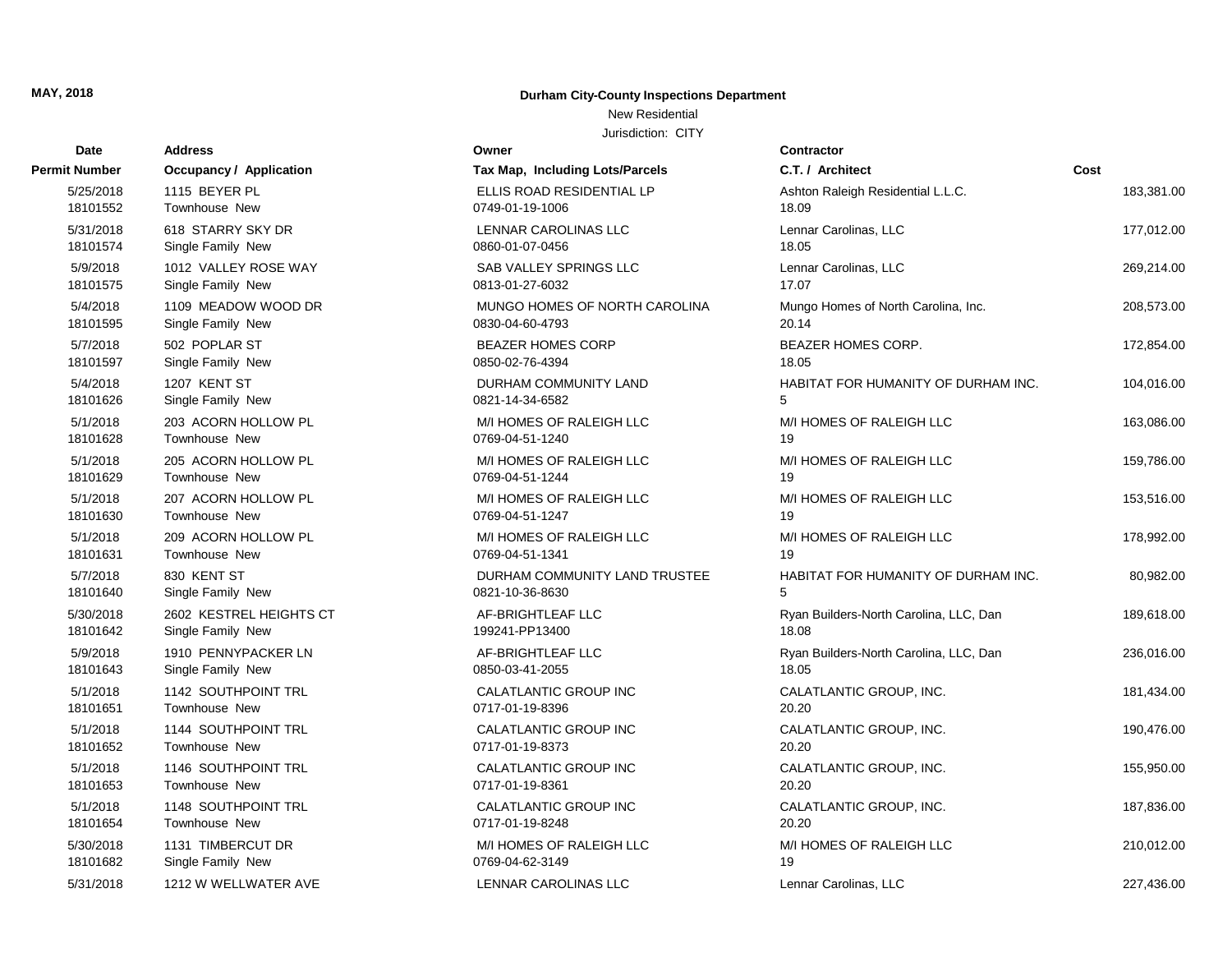## **Durham City-County Inspections Department**

## New Residential

| Date                      | <b>Address</b>                                      | Owner                                              | <b>Contractor</b>                     |            |
|---------------------------|-----------------------------------------------------|----------------------------------------------------|---------------------------------------|------------|
| Permit Number<br>18101692 | <b>Occupancy / Application</b><br>Single Family New | Tax Map, Including Lots/Parcels<br>0850-02-97-5221 | C.T. / Architect                      | Cost       |
| 5/1/2018                  | 617 STARRY SKY DR                                   | LENNAR CAROLINAS LLC                               | Lennar Carolinas, LLC                 | 178,068.00 |
| 18101693                  | Single Family New                                   | 0850-02-97-8491                                    | 18.05                                 |            |
| 5/21/2018                 | 602 STARRY SKY DR                                   | <b>LENNAR CAROLINAS LLC</b>                        | Lennar Carolinas, LLC                 | 185,790.00 |
| 18101694                  | Single Family New                                   | 0860-01-07-0078                                    | 18.05                                 |            |
| 5/3/2018                  | 1214 W WELLWATER AVE                                | LENNAR CAROLINAS LLC                               | Lennar Carolinas, LLC                 | 200,046.00 |
| 18101695                  | Single Family New                                   | 0850-02-97-4285                                    | 18.05                                 |            |
| 5/21/2018<br>18101701     | 917 LIPPINCOTT RD<br>Single Family New              | ELLIS ROAD RESIDENTIAL LP<br>0749-01-19-6668       | Meritage Homes of the Carolinas, Inc. | 237,402.00 |
| 5/4/2018                  | 3 MOSS SIDE TER                                     | M/I HOMES OF RALEIGH LLC                           | M/I HOMES OF RALEIGH LLC              | 179,982.00 |
| 18101702                  | Townhouse New                                       | 0769-04-51-2441                                    | 19                                    |            |
| 5/4/2018                  | 5 MOSS SIDE TER                                     | M/I HOMES OF RALEIGH LLC                           | M/I HOMES OF RALEIGH LLC              | 153,516.00 |
| 18101703                  | <b>Townhouse New</b>                                | 0769-04-51-2481                                    | 19                                    |            |
| 5/4/2018                  | 7 MOSS SIDE TER                                     | M/I HOMES OF RALEIGH LLC                           | M/I HOMES OF RALEIGH LLC              | 145,600.00 |
| 18101704                  | Townhouse New                                       | 0769-04-51-3411                                    | 19                                    |            |
| 5/4/2018                  | 9 MOSS SIDE TER                                     | M/I HOMES OF RALEIGH LLC                           | M/I HOMES OF RALEIGH LLC              | 159,786.00 |
| 18101705                  | <b>Townhouse New</b>                                | 0769-04-51-3431                                    | 19                                    |            |
| 5/4/2018                  | 11 MOSS SIDE TER                                    | M/I HOMES OF RALEIGH LLC                           | M/I HOMES OF RALEIGH LLC              | 170,148.00 |
| 18101706                  | <b>Townhouse New</b>                                | 0769-04-51-3471                                    | 19                                    |            |
| 5/2/2018                  | 605 STARRY SKY DR                                   | LENNAR CAROLINAS LLC                               | Lennar Carolinas, LLC                 | 158,994.00 |
| 18101710                  | Single Family New                                   | 0850-02-97-9104                                    | 18.05                                 |            |
| 5/31/2018                 | 115 GREEN GABLES WAY                                | LENNAR CAROLINAS LLC                               | Lennar Carolinas, LLC                 | 170,280.00 |
| 18101713                  | Single Family New                                   | 0850-02-97-5497                                    | 18.05                                 |            |
| 5/1/2018                  | 815 ATTICUS WAY                                     | AVH BETHPAGE LLC                                   | AV HOMES OF RALEIGH, LLC.             | 170,148.00 |
| 18101719                  | Single Family New                                   | 0758-03-03-3848                                    | 20.28                                 |            |
| 5/10/2018<br>18101724     | 104 S BRIGGS AVE<br>Single Family New               | PROVA DEVELOPMENT LLC<br>0831-15-63-9703           | Renovision Properties, LLC            | 170,400.00 |
| 5/2/2018<br>18101726      | 606 STARRY SKY DR<br>Single Family New              | LENNAR CAROLINAS LLC<br>0860-01-07-0169            | Lennar Carolinas, LLC                 | 178,068.00 |
| 5/2/2018                  | 607 STARRY SKY DR                                   | LENNAR CAROLINAS LLC                               | Lennar Carolinas, LLC                 | 177,144.00 |
| 18101727                  | Single Family New                                   | 0850-02-97-8189                                    | 18.05                                 |            |
| 5/2/2018                  | 608 STARRY SKY DR                                   | LENNAR CAROLINAS LLC                               | Lennar Carolinas, LLC                 | 178,068.00 |
| 18101729                  | Single Family New                                   | 0860-01-07-0264                                    | 18.05                                 |            |
| 5/2/2018                  | 609 STARRY SKY DR                                   | LENNAR CAROLINAS LLC                               | Lennar Carolinas, LLC                 | 185,064.00 |
| 18101731                  | Single Family New                                   | 0850-02-97-8295                                    | 18.05                                 |            |
| 5/4/2018                  | 1112 W WELLWATER AVE                                | <b>LENNAR CAROLINAS LLC</b>                        | Lennar Carolinas, LLC                 | 207,966.00 |
| 18101732                  | Single Family New                                   | 0850-02-97-7170                                    | 18.05                                 |            |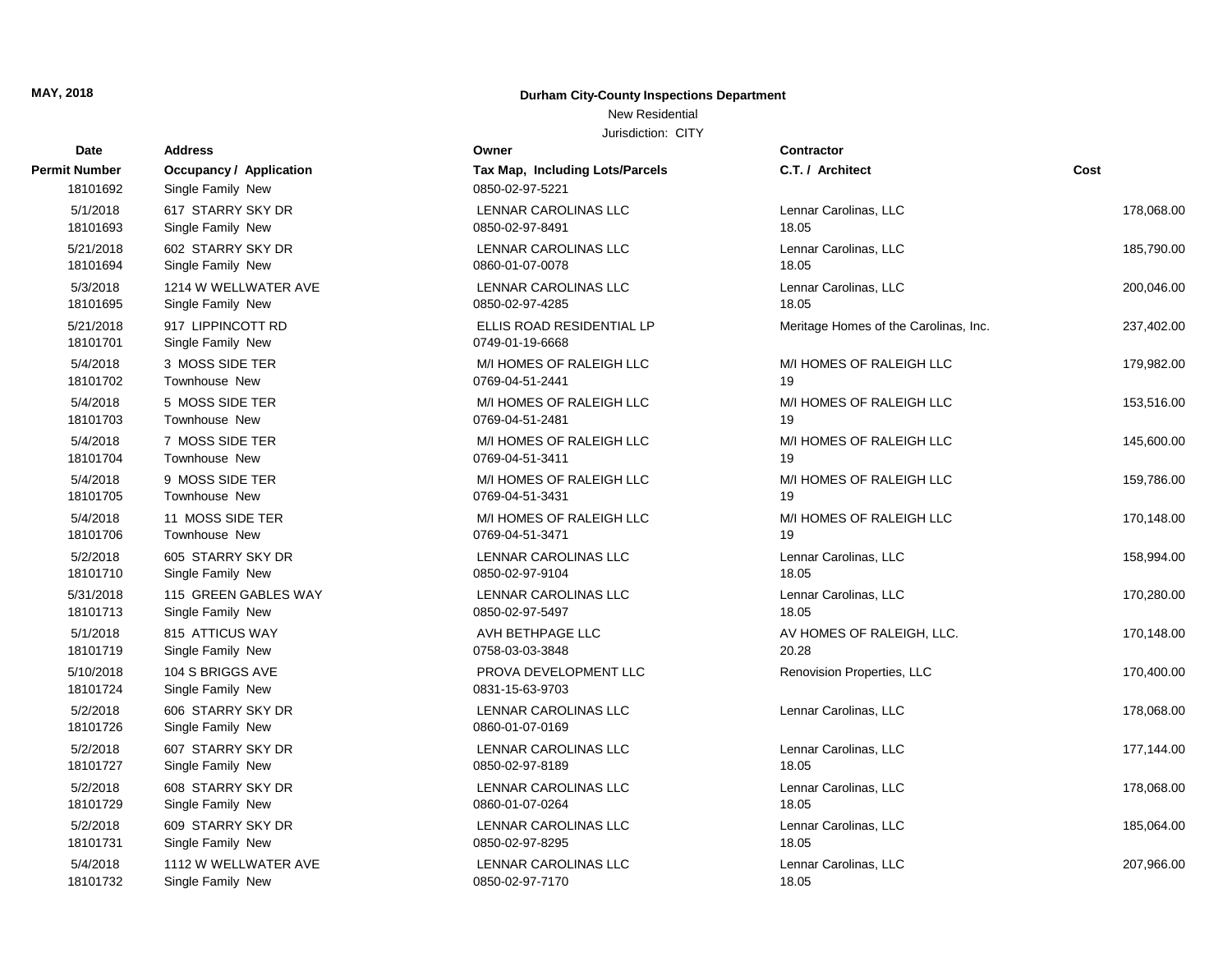## **Durham City-County Inspections Department**

## New Residential

| Date                 | <b>Address</b>                       | Owner                                     | <b>Contractor</b>                 |            |
|----------------------|--------------------------------------|-------------------------------------------|-----------------------------------|------------|
| Permit Number        | <b>Occupancy / Application</b>       | Tax Map, Including Lots/Parcels           | C.T. / Architect                  | Cost       |
| 5/4/2018             | 1202 W WELLWATER AVE                 | LENNAR CAROLINAS LLC                      | Lennar Carolinas, LLC             | 192,720.00 |
| 18101733             | Single Family New                    | 0850-02-97-7121                           | 18.05                             |            |
| 5/4/2018             | 1204 W WELLWATER AVE                 | LENNAR CAROLINAS LLC                      | Lennar Carolinas, LLC             | 227,436.00 |
| 18101734             | Single Family New                    | 0850-02-97-6163                           | 18.05                             |            |
| 5/4/2018             | 1206 W WELLWATER AVE                 | LENNAR CAROLINAS LLC                      | Lennar Carolinas, LLC             | 180,642.00 |
| 18101736             | Single Family New                    | 0850-02-97-6115                           | 18.05                             |            |
| 5/1/2018             | 209 PIPIT DR                         | PULTE HOME COMPANY LLC                    | Pulte Home Company, LLC           | 147,576.00 |
| 18101737             | Single Family New                    | 0769-01-36-4824                           | 19.00                             |            |
| 5/1/2018             | 1007 FOXTAIL DR                      | PULTE HOME COMPANY LLC                    | Pulte Home Company, LLC           | 130,000.00 |
| 18101738             | Single Family New                    | 0769-03-42-8724                           | 19.00                             |            |
| 5/1/2018             | 222 KALMIA DR                        | PULTE HOME COMPANY LLC                    | Pulte Home Company, LLC           | 182,886.00 |
| 18101739             | Single Family New                    | 0769-01-17-9096                           | 19.00                             |            |
| 5/1/2018             | 132 DARE PINES WAY                   | PULTE HOME COMPANY LLC                    | Pulte Home Company, LLC           | 142,296.00 |
| 18101740             | Single Family New                    | 0769-01-36-5062                           | 19.00                             |            |
| 5/1/2018             | 211 SAILFISH CT                      | PULTE HOME COMPANY LLC                    | Pulte Home Company, LLC           | 181,434.00 |
| 18101741             | Single Family New                    | 0769-01-16-7933                           | 19.00                             |            |
| 5/2/2018<br>18101742 | 104 SPINDLE DR<br>Single Family New  | PULTE HOME COMPANY LLC<br>0769-03-22-4056 | Pulte Home Company, LLC<br>19.00  | 163,086.00 |
|                      |                                      |                                           |                                   |            |
| 5/2/2018<br>18101744 | 1023 FOXTAIL DR<br>Single Family New | PULTE HOME COMPANY LLC<br>0769-04-43-9090 | Pulte Home Company, LLC<br>19.00  | 132,396.00 |
| 5/2/2018             | 1009 FOXTAIL DR                      | PULTE HOME COMPANY LLC                    | Pulte Home Company, LLC           | 147,576.00 |
| 18101745             | Single Family New                    | 0769-03-42-8747                           | 19.00                             |            |
| 5/2/2018             | 1042 GASTON MANOR DR                 | PULTE HOME COMPANY LLC                    | Pulte Home Company, LLC           | 277,068.00 |
| 18101746             | Single Family New                    | 0769-03-42-7982                           | 19                                |            |
| 5/3/2018             | 210 KALMIA DR                        | PULTE HOME COMPANY LLC                    | Pulte Home Company, LLC           | 190,212.00 |
| 18101747             | Single Family New                    | 0769-01-17-7035                           | 19.00                             |            |
| 5/9/2018             | 10 PREMIER CT                        | <b>B WALLACE DESIGN &amp;</b>             | WALLACE, B. DESIGN & CONSTRUCTION | 166,000.00 |
| 18101748             | Single Family New                    | 0739-01-08-6275                           | 20.10                             |            |
| 5/4/2018             | 404 CRUSADERS DR                     | <b>GHD-STERLING LLC</b>                   | True Homes, LLC                   | 171,600.00 |
| 18101762             | Single Family New                    | 0747-02-89-2965                           | 20.14                             |            |
| 5/16/2018            | 114 GREEN GABLES WAY                 | LENNAR CAROLINAS LLC                      | Lennar Carolinas, LLC             | 186,318.00 |
| 18101766             | Single Family New                    | 0850-02-97-5372                           |                                   |            |
| 5/16/2018            | 604 STARRY SKY DR                    | LENNAR CAROLINAS LLC                      | Lennar Carolinas, LLC             | 185,790.00 |
| 18101767             | Single Family New                    | 0860-01-07-0174                           | 18.05                             |            |
| 5/16/2018            | 611 STARRY SKY DR                    | LENNAR CAROLINAS LLC                      | Lennar Carolinas, LLC             | 185,790.00 |
| 18101768             | Single Family New                    | 0850-02-97-8390                           | 18.05                             |            |
| 5/9/2018             | 822 ATTICUS WAY                      | AVH BETHPAGE LLC                          | AV HOMES OF RALEIGH, LLC.         | 207,834.00 |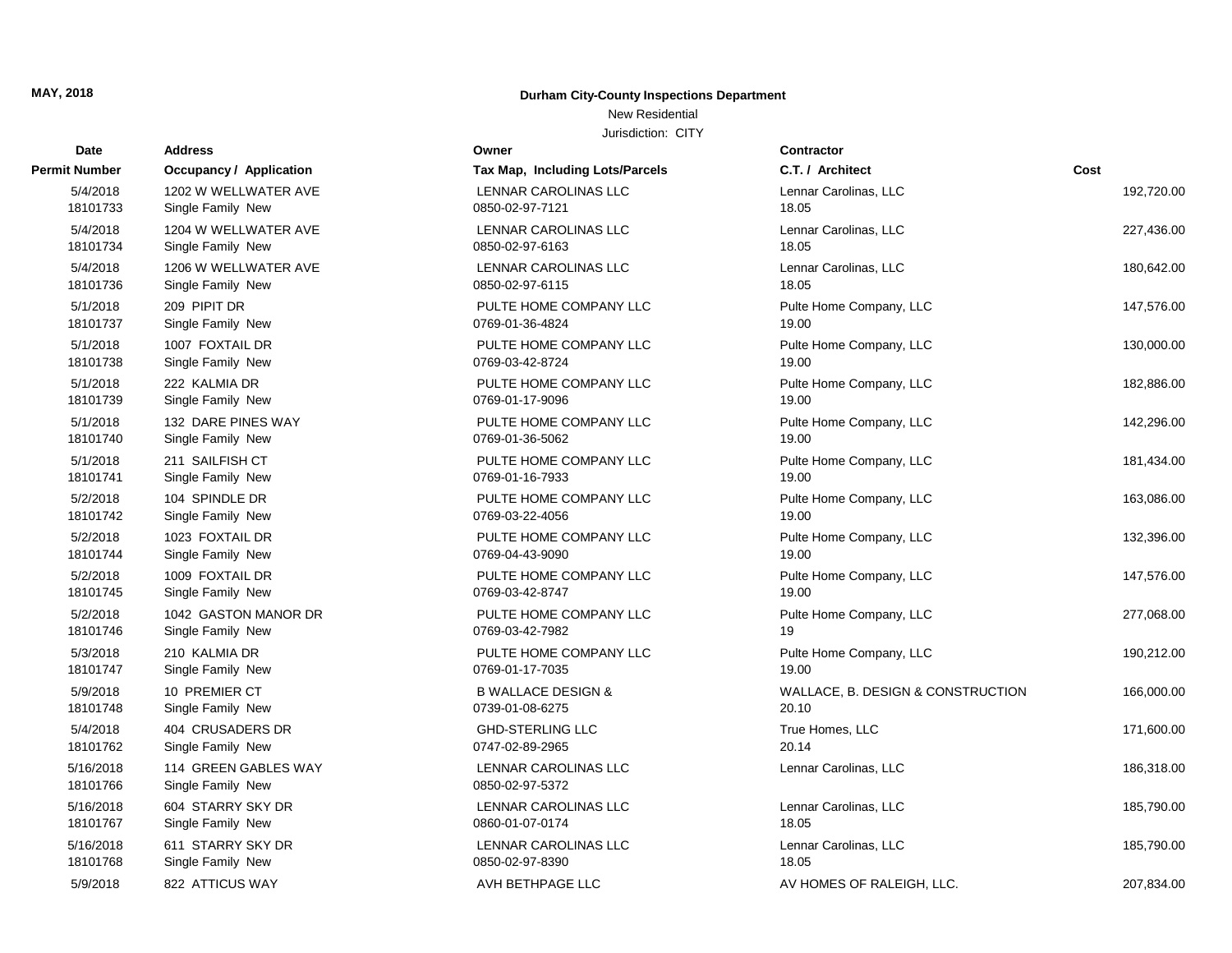## **Durham City-County Inspections Department**

## New Residential

| Date          | Address                 | Owner                           | <b>Contractor</b>                      |            |
|---------------|-------------------------|---------------------------------|----------------------------------------|------------|
| Permit Number | Occupancy / Application | Tax Map, Including Lots/Parcels | C.T. / Architect                       | Cost       |
| 18101800      | Single Family New       | 0758-03-03-4626                 | 20.28                                  |            |
| 5/4/2018      | 1008 STEINBECK DR       | AVH BETHPAGE LLC                | AV HOMES OF RALEIGH, LLC.              | 296,274.00 |
| 18101801      | Single Family New       | 0758-03-14-2907                 | 20.28                                  |            |
| 5/4/2018      | 720 ADELINE CT          | HERNDON PARTNERS LLC            | THE DREES HOMES COMPANY                | 266,244.00 |
| 18101816      | Single Family New       | 0717-02-99-9555                 | 20.20                                  |            |
| 5/4/2018      | 9 RICHMOND CT           | PRMS INVESTMENTS LLC            | Terramor Homes, Inc.                   | 231,594.00 |
| 18101821      | Single Family New       | 0727-01-46-4405                 | 20.12                                  |            |
| 5/16/2018     | 813 CAROLINA AVE        | <b>THOMAS JAMES M TRUSTEE</b>   | TREVEL CONSTRUCTION CORPORATION        | 228,000.00 |
| 18101826      | Single Family New       | 0822-13-13-8076                 | 4.02                                   |            |
| 5/9/2018      | 1922 PENNYPACKER LN     | DAN RYAN BUILDERS - NORTH       | Ryan Builders-North Carolina, LLC, Dan | 225,456.00 |
| 18101850      | Single Family New       | 0850-03-40-4732                 | 18.05                                  |            |
| 5/30/2018     | 2604 KESTREL HEIGHTS CT | DAN RYAN BUILDERS - NORTH       | Ryan Builders-North Carolina, LLC, Dan | 229,548.00 |
| 18101851      | Single Family New       | 0850-03-41-4162                 | 18.08                                  |            |
| 5/31/2018     | 3342 PROSPECT PKWY      | MREC LEVEL BRIGHTLEAF SPRING    | Level Carolina Homes, LLC              | 307,692.00 |
| 18101884      | Single Family New       | 0850-04-72-5317                 | 18.08                                  |            |
| 5/9/2018      | 5 COUGHLIN WAY          | ELLIS ROAD RESIDENTIAL LP       | Meritage Homes of the Carolinas, Inc.  | 154,440.00 |
| 18101914      | Single Family New       | 0749-01-28-7989                 | 18.09                                  |            |
| 5/9/2018      | 1045 STEINBECK DR       | AVH BETHPAGE LLC                | AV HOMES OF RALEIGH, LLC.              | 156,750.00 |
| 18101915      | Single Family New       | 0758-03-04-5600                 | 20.28                                  |            |
| 5/16/2018     | 111 HUTTY LN            | <b>GHD-STERLING LLC</b>         | True Homes, LLC                        | 214,830.00 |
| 18101916      | Single Family New       | 0747-02-89-6672                 | 20.14                                  |            |
| 5/10/2018     | 206 HISTORY PL          | <b>GHD-STERLING LLC</b>         | True Homes, LLC                        | 166,056.00 |
| 18101917      | Single Family New       | 0747-02-89-0967                 | 20.14                                  |            |
| 5/17/2018     | 1035 LACEFLOWER DR      | PULTE HOME COMPANY LLC          | Pulte Home Company, LLC                | 130,000.00 |
| 18101918      | <b>Townhouse New</b>    | 0728-04-54-0426                 | 20.14                                  |            |
| 5/17/2018     | 1037 LACEFLOWER DR      | PULTE HOME COMPANY LLC          | Pulte Home Company, LLC                | 130,000.00 |
| 18101919      | Townhouse New           | 0728-04-44-9497                 | 20.14                                  |            |
| 5/17/2018     | 1039 LACEFLOWER DR      | PULTE HOME COMPANY LLC          | Pulte Home Company, LLC                | 130,000.00 |
| 18101920      | <b>Townhouse New</b>    | 0728-04-44-9478                 | 20.14                                  |            |
| 5/17/2018     | 1041 LACEFLOWER DR      | PULTE HOME COMPANY LLC          | Pulte Home Company, LLC                | 130,000.00 |
| 18101921      | Townhouse New           | 0728-03-44-9458                 | 20.14                                  |            |
| 5/17/2018     | 1043 LACEFLOWER DR      | PULTE HOME COMPANY LLC          | Pulte Home Company, LLC                | 130,000.00 |
| 18101922      | Townhouse New           | 0728-03-44-9439                 | 20.14                                  |            |
| 5/17/2018     | 1045 LACEFLOWER DR      | PULTE HOME COMPANY LLC          | Pulte Home Company, LLC                | 130,000.00 |
| 18101923      | Townhouse New           | 0728-03-44-9500                 | 20.14                                  |            |
| 5/10/2018     | 209 SAILFISH CT         | PULTE HOME COMPANY LLC          | Pulte Home Company, LLC                | 150,000.00 |
| 18101924      | Single Family New       | 0769-01-16-6982                 | 19.00                                  |            |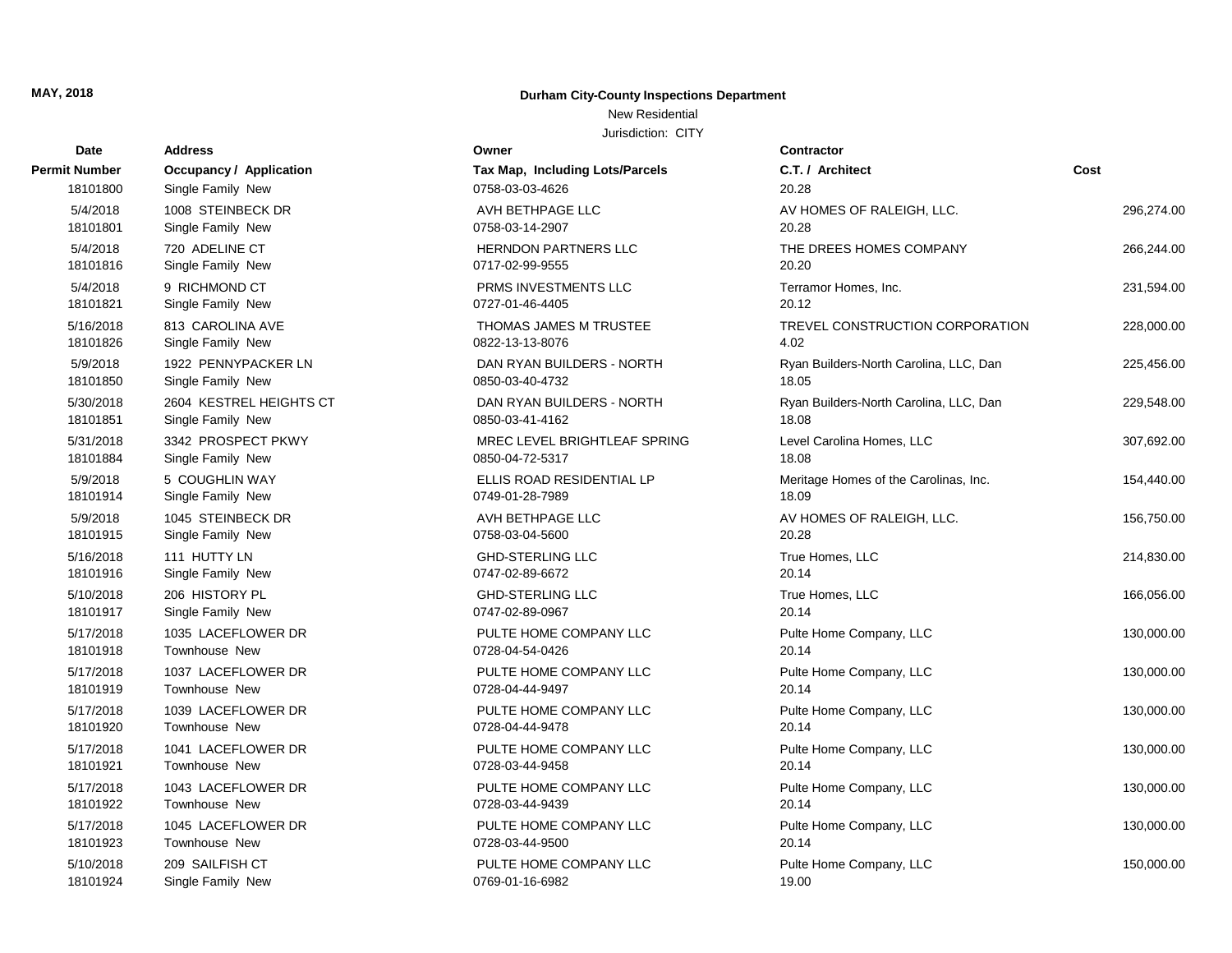## **Durham City-County Inspections Department**

# New Residential

| Date          | <b>Address</b>                 | Owner                           | <b>Contractor</b>                      |            |
|---------------|--------------------------------|---------------------------------|----------------------------------------|------------|
| Permit Number | <b>Occupancy / Application</b> | Tax Map, Including Lots/Parcels | C.T. / Architect                       | Cost       |
| 5/10/2018     | 518 TURNSTONE DR               | PULTE HOME COMPANY LLC          | Pulte Home Company, LLC                | 147,576.00 |
| 18101925      | Single Family New              | 0769-01-36-2301                 | 19.00                                  |            |
| 5/11/2018     | 1046 GASTON MANOR DR           | PULTE HOME COMPANY LLC          | Pulte Home Company, LLC                | 311,322.00 |
| 18101926      | Single Family New              | 0769-03-43-8016                 | 19                                     |            |
| 5/11/2018     | 1044 GASTON MANOR DR           | PULTE HOME COMPANY LLC          | Pulte Home Company, LLC                | 231,594.00 |
| 18101927      | Single Family New              | 0769-03-42-8919                 | 19                                     |            |
| 5/11/2018     | 1011 FOXTAIL DR                | PULTE HOME COMPANY LLC          | Pulte Home Company, LLC                | 130,000.00 |
| 18101930      | Single Family New              | 0769-03-42-8870                 | 19.00                                  |            |
| 5/11/2018     | 1019 FOXTAIL DR                | PULTE HOME COMPANY LLC          | Pulte Home Company, LLC                | 181,566.00 |
| 18101931      | Single Family New              | 0769-03-42-9931                 | 19.00                                  |            |
| 5/11/2018     | 202 SAILFISH CT                | PULTE HOME COMPANY LLC          | Pulte Home Company, LLC                | 157,806.00 |
| 18101932      | Single Family New              | 0769-01-16-5725                 | 19.00                                  |            |
| 5/11/2018     | 206 KALMIA DR                  | PULTE HOME COMPANY LLC          | Pulte Home Company, LLC                | 155,166.00 |
| 18101935      | Single Family New              | 0769-01-17-6035                 | 19.00                                  |            |
| 5/3/2018      | 805 ATTICUS WAY                | AVH BETHPAGE LLC                | AV HOMES OF RALEIGH, LLC.              | 156,750.00 |
| 18101939      | Single Family New              | 0758-03-03-0996                 | 20.28                                  |            |
| 5/16/2018     | 1049 STEINBECK DR              | AVH BETHPAGE LLC                | AV HOMES OF RALEIGH, LLC.              | 166,782.00 |
| 18101940      | Single Family New              | 0758-03-04-4523                 | 20.28                                  |            |
| 5/16/2018     | 1927 PENNYPACKER LN            | DAN RYAN BUILDERS - NORTH       | Ryan Builders-North Carolina, LLC, Dan | 186,582.00 |
| 18101941      | Single Family New              | 0850-03-40-6658                 | 18.08                                  |            |
| 5/16/2018     | 107 HUTTY LN                   | <b>GHD-STERLING LLC</b>         | True Homes, LLC                        | 185,856.00 |
| 18101973      | Single Family New              | 0747-02-89-7783                 | 20.14                                  |            |
| 5/16/2018     | 4 COLBURY CT                   | <b>TOLL NC LP</b>               | TOLL BROTHERS OF NC II, INC.           | 237,996.00 |
| 18101974      | Single Family New              | 0717-02-55-6779                 | 20.12                                  |            |
| 5/21/2018     | 1111 TIMBERCUT DR              | M/I HOMES OF RALEIGH LLC        | M/I HOMES OF RALEIGH LLC               | 210,012.00 |
| 18101981      | Single Family New              | 0769-04-62-2644                 | 19                                     |            |
| 5/21/2018     | 1109 TIMBERCUT DR              | M/I HOMES OF RALEIGH LLC        | M/I HOMES OF RALEIGH LLC               | 235,422.00 |
| 18101982      | Single Family New              | 0769-04-62-2608                 | 19                                     |            |
| 5/16/2018     | 1101 STEINBECK DR              | AVH BETHPAGE LLC                | AV HOMES OF RALEIGH, LLC.              | 172.458.00 |
| 18101983      | Single Family New              | 0758-03-04-3430                 | 20.28                                  |            |
| 5/17/2018     | 1004 SAFFRON LOOP              | PULTE HOME COMPANY LLC          | Pulte Home Company, LLC                | 145,266.00 |
| 18101994      | Townhouse New                  | 0728-04-54-4897                 | 20.14                                  |            |
| 5/17/2018     | 1006 SAFFRON LOOP              | PULTE HOME COMPANY LLC          | Pulte Home Company, LLC                | 142,296.00 |
| 18101995      | Townhouse New                  | 0728-04-54-4990                 | 20.14                                  |            |
| 5/17/2018     | 1008 SAFFRON LOOP              | PULTE HOME COMPANY LLC          | Pulte Home Company, LLC                | 138,666.00 |
| 18101996      | Townhouse New                  | 0728-04-54-4983                 | 20.14                                  |            |
| 5/17/2018     | 1010 SAFFRON LOOP              | PULTE HOME COMPANY LLC          | Pulte Home Company, LLC                | 141,966.00 |

| Date                  | Address                                |
|-----------------------|----------------------------------------|
| ermit Number          | <b>Occupancy / Application</b>         |
| 5/10/2018             | 518 TURNSTONE DR                       |
| 18101925              | Single Family New                      |
| 5/11/2018             | 1046 GASTON MANOR DR                   |
| 18101926              | Single Family New                      |
| 5/11/2018             | 1044 GASTON MANOR DR                   |
| 18101927              | Single Family New                      |
| 5/11/2018             | 1011 FOXTAIL DR                        |
| 18101930              | Single Family New                      |
| 5/11/2018             | 1019 FOXTAIL DR                        |
| 18101931              | Single Family New                      |
| 5/11/2018             | 202 SAILFISH CT                        |
| 18101932              | Single Family New                      |
| 5/11/2018             | 206 KALMIA DR                          |
| 18101935              | Single Family New                      |
| 5/3/2018              | 805 ATTICUS WAY                        |
| 18101939              | Single Family New                      |
| 5/16/2018             | 1049 STEINBECK DR                      |
| 18101940              | Single Family New                      |
| 5/16/2018             | 1927 PENNYPACKER LN                    |
| 18101941              | Single Family New                      |
| 5/16/2018             | 107 HUTTY LN                           |
| 18101973              | Single Family New                      |
| 5/16/2018             | 4 COLBURY CT                           |
| 18101974              | Single Family New                      |
| 5/21/2018             | 1111 TIMBERCUT DR                      |
| 18101981              | Single Family New                      |
| 5/21/2018<br>18101982 | 1109 TIMBERCUT DR<br>Single Family New |
|                       |                                        |
| 5/16/2018<br>18101983 | 1101 STEINBECK DR<br>Single Family New |
| 5/17/2018             | 1004 SAFFRON LOOP                      |
| 18101994              | Townhouse New                          |
| 5/17/2018             | 1006 SAFFRON LOOP                      |
| 18101995              | Townhouse New                          |
| 5/17/2018             | 1008 SAFFRON LOOP                      |
| 18101996              | <b>Townhouse New</b>                   |
| 5/17/2018             | 1010 SAFFRON LOOP                      |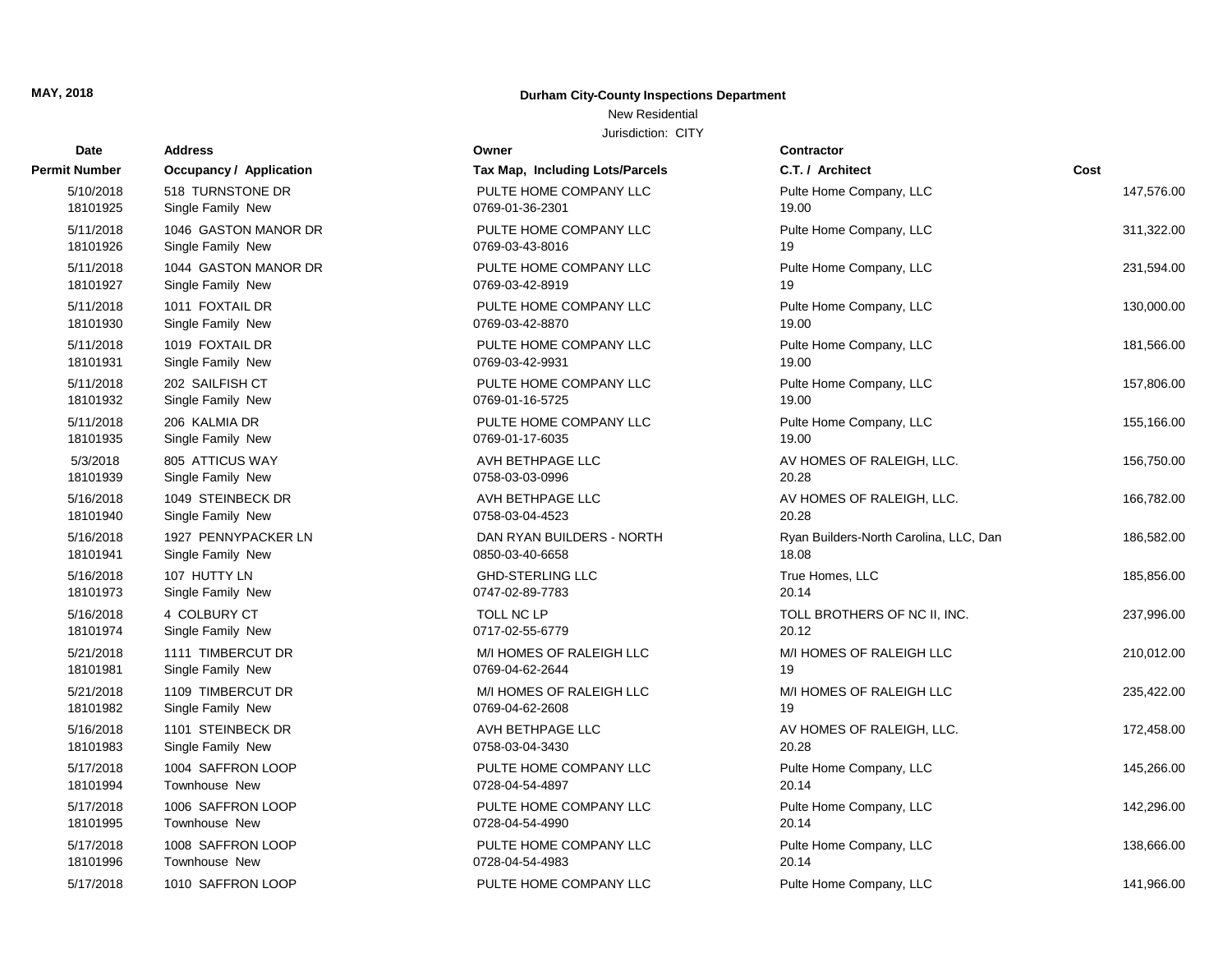## **Durham City-County Inspections Department**

## New Residential

| Date                  | <b>Address</b>                       | Owner                                     | Contractor                            |            |
|-----------------------|--------------------------------------|-------------------------------------------|---------------------------------------|------------|
| Permit Number         | Occupancy / Application              | Tax Map, Including Lots/Parcels           | C.T. / Architect                      | Cost       |
| 18101997              | Townhouse New                        | 0728-04-54-4986                           | 20.14                                 |            |
| 5/17/2018             | 1012 SAFFRON LOOP                    | PULTE HOME COMPANY LLC                    | Pulte Home Company, LLC               | 145.266.00 |
| 18101998              | Townhouse New                        | 0728-04-54-4979                           | 20.14                                 |            |
| 5/29/2018             | 7 COUGHLIN WAY                       | ELLIS ROAD RESIDENTIAL LP                 | Meritage Homes of the Carolinas, Inc. | 144,078.00 |
| 18102004              | Single Family New                    | 0749-01-28-7955                           | 18.09                                 |            |
| 5/17/2018             | 227 KALMIA DR                        | PULTE HOME COMPANY LLC                    | Pulte Home Company, LLC               | 163,020.00 |
| 18102020              | Single Family New                    | 0769-01-27-0243                           | 19.00                                 |            |
| 5/17/2018             | 1029 FOXTAIL DR                      | PULTE HOME COMPANY LLC                    | Pulte Home Company, LLC               | 152,790.00 |
| 18102021              | Single Family New                    | 0769-04-53-1041                           | 19.00                                 |            |
| 5/17/2018             | 1031 FOXTAIL DR                      | PULTE HOME COMPANY LLC                    | Pulte Home Company, LLC               | 152,592.00 |
| 18102022              | Single Family New                    | 0769-04-53-1081                           | 19.00                                 |            |
| 5/17/2018             | 1040 GASTON MANOR DR                 | PULTE HOME COMPANY LLC                    | Pulte Home Company, LLC               | 216,876.00 |
| 18102023              | Single Family New                    | 0769-03-42-7844                           | 19                                    |            |
| 5/17/2018             | 811 ATTICUS WAY                      | AVH BETHPAGE LLC                          | AV HOMES OF RALEIGH, LLC.             | 174,834.00 |
| 18102033              | Single Family New                    | 0758-03-03-2952                           | 20.28                                 |            |
| 5/17/2018             | 1051 STEINBECK DR                    | AVH BETHPAGE LLC                          | AV HOMES OF RALEIGH, LLC.             | 158,994.00 |
| 18102038              | Single Family New                    | 0758-03-04-3489                           | 20.28                                 |            |
| 5/30/2018             | 1211 TRILOGY BLVD                    | LENNAR CAROLINAS LLC                      | Lennar Carolinas, LLC                 | 156,684.00 |
| 18102040              | Townhouse New                        | 0758-02-58-3246                           | 20.14                                 |            |
| 5/30/2018             | 1213 TRILOGY BLVD                    | LENNAR CAROLINAS LLC                      | Lennar Carolinas, LLC                 | 131,472.00 |
| 18102041              | Townhouse New                        | 0758-02-58-3265                           | 20.14                                 |            |
| 5/30/2018             | 1215 TRILOGY BLVD                    | LENNAR CAROLINAS LLC                      | Lennar Carolinas, LLC                 | 136,224.00 |
| 18102042              | Townhouse New                        | 0758-02-58-3295                           | 20.14                                 |            |
| 5/30/2018             | 1217 TRILOGY BLVD                    | LENNAR CAROLINAS LLC                      | Lennar Carolinas, LLC                 | 133,980.00 |
| 18102043              | <b>Townhouse New</b>                 | 0758-02-58-4215                           | 20.14                                 |            |
| 5/17/2018             | 831 ATTICUS WAY                      | AVH BETHPAGE LLC                          | AV HOMES OF RALEIGH, LLC.             | 133,320.00 |
| 18102044              | Single Family New                    | 0758-03-03-6766                           | 20.14                                 |            |
| 5/24/2018             | 5006 NIAGRA DR                       | <b>EPCON FARRINGTON LLC</b>               | EPCON COMMUNITIES CAROLINAS LLC       | 166,452.00 |
| 18102053              | Single Family New                    | 0709-03-22-7549.006                       | 20.18                                 |            |
| 5/31/2018<br>18102063 | 103 SUNBURST DR<br>Single Family New | PULTE HOME COMPANY LLC<br>0811-13-13-3526 | Pulte Home Company, LLC               | 272,910.00 |
| 5/31/2018<br>18102064 | 105 SUNBURST DR<br>Single Family New | PULTE HOME COMPANY LLC<br>0811-13-13-3591 | Pulte Home Company, LLC               | 251,658.00 |
| 5/31/2018             | 1102 BIRCHBARK RD                    | MARLEY FAMILY REAL PROPERTY               | Pulte Home Company, LLC               | 292,116.00 |
| 18102066              | Single Family New                    | 0811-13-13-1426                           | 20.17                                 |            |
| 5/17/2018             | 1039 FOXTAIL DR                      | PULTE HOME COMPANY LLC                    | Pulte Home Company, LLC               | 140,000.00 |
| 18102067              | Single Family New                    | 0769-04-53-3020                           | 19.00                                 |            |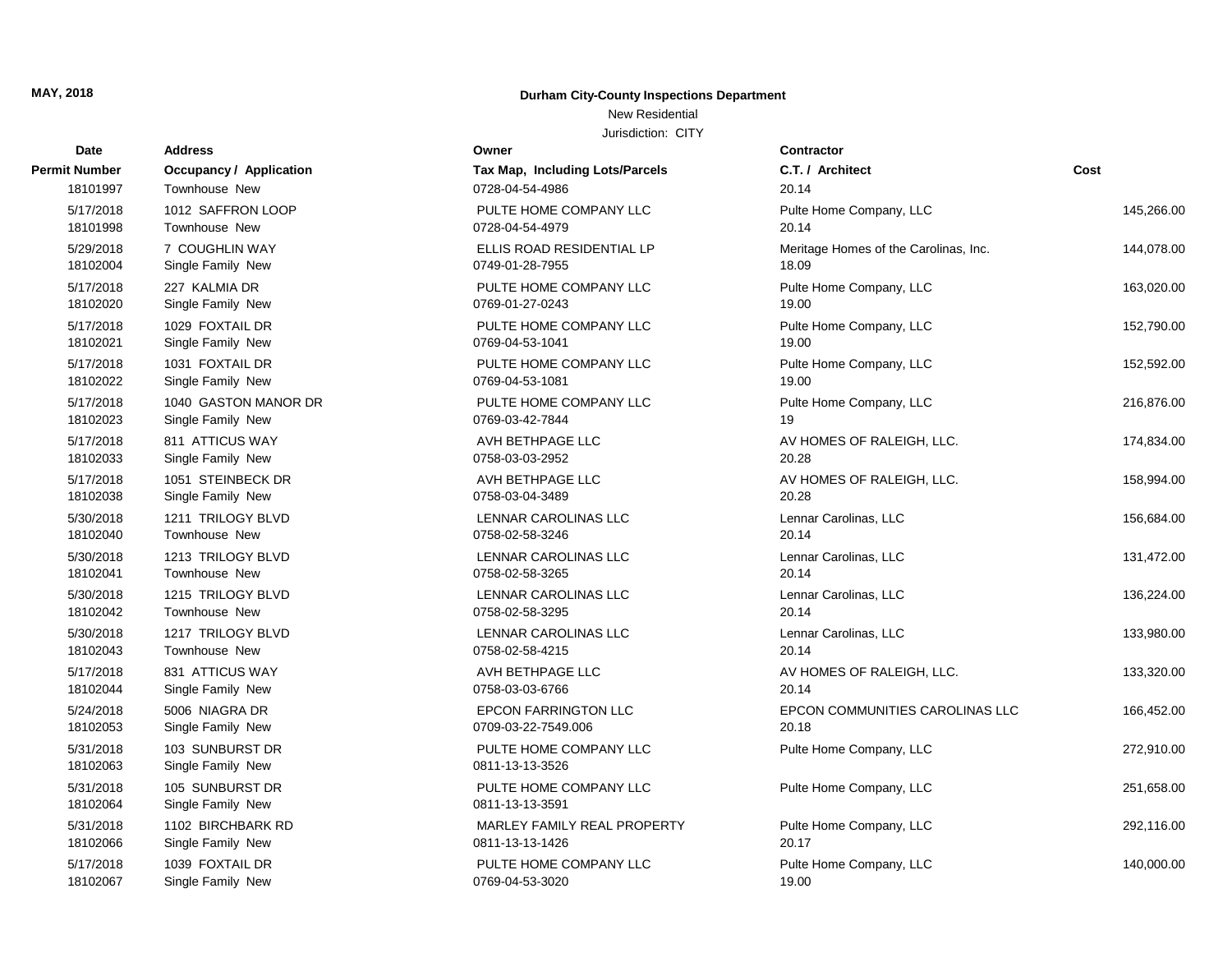## **Durham City-County Inspections Department**

# New Residential

| Date                  | <b>Address</b>                             | Owner                           | <b>Contractor</b>                     |            |
|-----------------------|--------------------------------------------|---------------------------------|---------------------------------------|------------|
| Permit Number         | <b>Occupancy / Application</b>             | Tax Map, Including Lots/Parcels | C.T. / Architect                      | Cost       |
| 5/17/2018             | 1003 SAFFRON LOOP                          | PULTE HOME COMPANY LLC          | Pulte Home Company, LLC               | 144,936.00 |
| 18102069              | <b>Townhouse New</b>                       | 0728-04-54-3873                 | 20.14                                 |            |
| 5/17/2018             | 1005 SAFFRON LOOP                          | PULTE HOME COMPANY LLC          | Pulte Home Company, LLC               | 142,296.00 |
| 18102070              | <b>Townhouse New</b>                       | 0728-04-54-3866                 | 20.14                                 |            |
| 5/17/2018             | 1007 SAFFRON LOOP                          | PULTE HOME COMPANY LLC          | Pulte Home Company, LLC               | 138,336.00 |
| 18102071              | Townhouse New                              | 0728-04-54-3859                 | 20.14                                 |            |
| 5/17/2018             | 1009 SAFFRON LOOP                          | PULTE HOME COMPANY LLC          | Pulte Home Company, LLC               | 141,966.00 |
| 18102072              | <b>Townhouse New</b>                       | 0728-04-54-3942                 | 20.14                                 |            |
| 5/17/2018             | 1011 SAFFRON LOOP                          | PULTE HOME COMPANY LLC          | Pulte Home Company, LLC               | 138,666.00 |
| 18102073              | <b>Townhouse New</b>                       | 0728-04-54-3945                 | 20.14                                 |            |
| 5/22/2018<br>18102075 | 1021 LACEFLOWER DR<br><b>Townhouse New</b> | 0728-04-54-1451                 | Pulte Home Company, LLC<br>20.14      | 130,000.00 |
| 5/22/2018             | 1023 LACEFLOWER DR                         | PULTE HOME COMPANY LLC          | Pulte Home Company, LLC               | 130,000.00 |
| 18102076              | <b>Townhouse New</b>                       | 0728-04-54-1432                 | 20.14                                 |            |
| 5/22/2018             | 1025 LACEFLOWER DR                         | PULTE HOME COMPANY LLC          | Pulte Home Company, LLC               | 130,000.00 |
| 18102077              | Townhouse New                              | 0728-04-54-1413                 | 20.14                                 |            |
| 5/22/2018             | 1027 LACEFLOWER DR                         | PULTE HOME COMPANY LLC          | Pulte Home Company, LLC               | 130,000.00 |
| 18102078              | <b>Townhouse New</b>                       | 0728-04-54-0493                 | 20.14                                 |            |
| 5/22/2018             | 1029 LACEFLOWER DR                         | PULTE HOME COMPANY LLC          | Pulte Home Company, LLC               | 130,000.00 |
| 18102079              | <b>Townhouse New</b>                       | 0728-04-54-0474                 | 20.14                                 |            |
| 5/22/2018             | 1031 LACEFLOWER DR                         | PULTE HOME COMPANY LLC          | Pulte Home Company, LLC               | 130,000.00 |
| 18102080              | Townhouse New                              | 0728-04-54-0445                 | 20.14                                 |            |
| 5/17/2018             | 10 COUGHLIN WAY                            | ELLIS ROAD RESIDENTIAL LP       | Meritage Homes of the Carolinas, Inc. | 152,790.00 |
| 18102092              | Single Family New                          | 0749-01-28-5966                 | 18.09                                 |            |
| 5/17/2018             | 408 CRUSADERS DR                           | <b>GHD-STERLING LLC</b>         | True Homes, LLC                       | 147,378.00 |
| 18102095              | Single Family New                          | 0747-02-89-1965                 | 20.14                                 |            |
| 5/24/2018             | 1017 FOXTAIL DR                            | PULTE HOME COMPANY LLC          | Pulte Home Company, LLC               | 186,846.00 |
| 18102113              | Single Family New                          | 0769-03-42-9817                 | 19.00                                 |            |
| 5/24/2018             | 1020 HOMECOMING WAY                        | LENNAR CAROLINAS LLC            | Lennar Carolinas, LLC                 | 154,242.00 |
| 18102119              | Single Family New                          | 0851-01-27-4990                 | 18.04                                 |            |
| 5/24/2018             | 1022 HOMECOMING WAY                        | <b>LENNAR CAROLINAS LLC</b>     | Lennar Carolinas, LLC                 | 154,902.00 |
| 18102120              | Single Family New                          | 0851-01-27-5904                 | 18.04                                 |            |
| 5/24/2018             | 1023 HOMECOMING WAY                        | LENNAR CAROLINAS LLC            | Lennar Carolinas, LLC                 | 154,902.00 |
| 18102121              | Single Family New                          | 0851-01-28-2091                 | 18.04                                 |            |
| 5/24/2018             | 1025 HOMECOMING WAY                        | LENNAR CAROLINAS LLC            | Lennar Carolinas, LLC                 | 152,658.00 |
| 18102122              | Single Family New                          | 0851-01-28-3015                 | 18.04                                 |            |
| 5/24/2018             | 1026 HOMECOMING WAY                        | <b>LENNAR CAROLINAS LLC</b>     | Lennar Carolinas, LLC                 | 152,658.00 |

| ermit Number          | <b>Occupancy / Application</b>             |
|-----------------------|--------------------------------------------|
| 5/17/2018             | 1003 SAFFRON LOOP                          |
| 18102069              | Townhouse New                              |
| 5/17/2018             | 1005 SAFFRON LOOP                          |
| 18102070              | Townhouse New                              |
| 5/17/2018             | 1007 SAFFRON LOOP                          |
| 18102071              | Townhouse New                              |
| 5/17/2018<br>18102072 | 1009 SAFFRON LOOP<br>Townhouse New         |
|                       |                                            |
| 5/17/2018<br>18102073 | 1011 SAFFRON LOOP<br>Townhouse New         |
| 5/22/2018             | 1021 LACEFLOWER DR                         |
| 18102075              | Townhouse New                              |
| 5/22/2018             | 1023 LACEFLOWER DR                         |
| 18102076              | Townhouse New                              |
| 5/22/2018             | 1025 LACEFLOWER DR                         |
| 18102077              | Townhouse New                              |
| 5/22/2018<br>18102078 | 1027 LACEFLOWER DR<br><b>Townhouse New</b> |
| 5/22/2018             | 1029 LACEFLOWER DR                         |
| 18102079              | <b>Townhouse New</b>                       |
| 5/22/2018             | 1031 LACEFLOWER DR                         |
| 18102080              | <b>Townhouse New</b>                       |
| 5/17/2018             | <b>10 COUGHLIN WAY</b>                     |
| 18102092              | Single Family New                          |
| 5/17/2018             | <b>408 CRUSADERS DR</b>                    |
| 18102095              | Single Family New                          |
| 5/24/2018<br>18102113 | 1017 FOXTAIL DR<br>Single Family New       |
| 5/24/2018             | 1020 HOMECOMING WAY                        |
| 18102119              | Single Family New                          |
| 5/24/2018             | 1022 HOMECOMING WAY                        |
| 18102120              | Single Family New                          |
| 5/24/2018             | 1023 HOMECOMING WAY                        |
| 18102121              | Single Family New                          |
| 5/24/2018             | 1025 HOMECOMING WAY                        |
| 18102122              | Single Family New                          |
| 5/24/2018             | 1026 HOMECOMING WAY                        |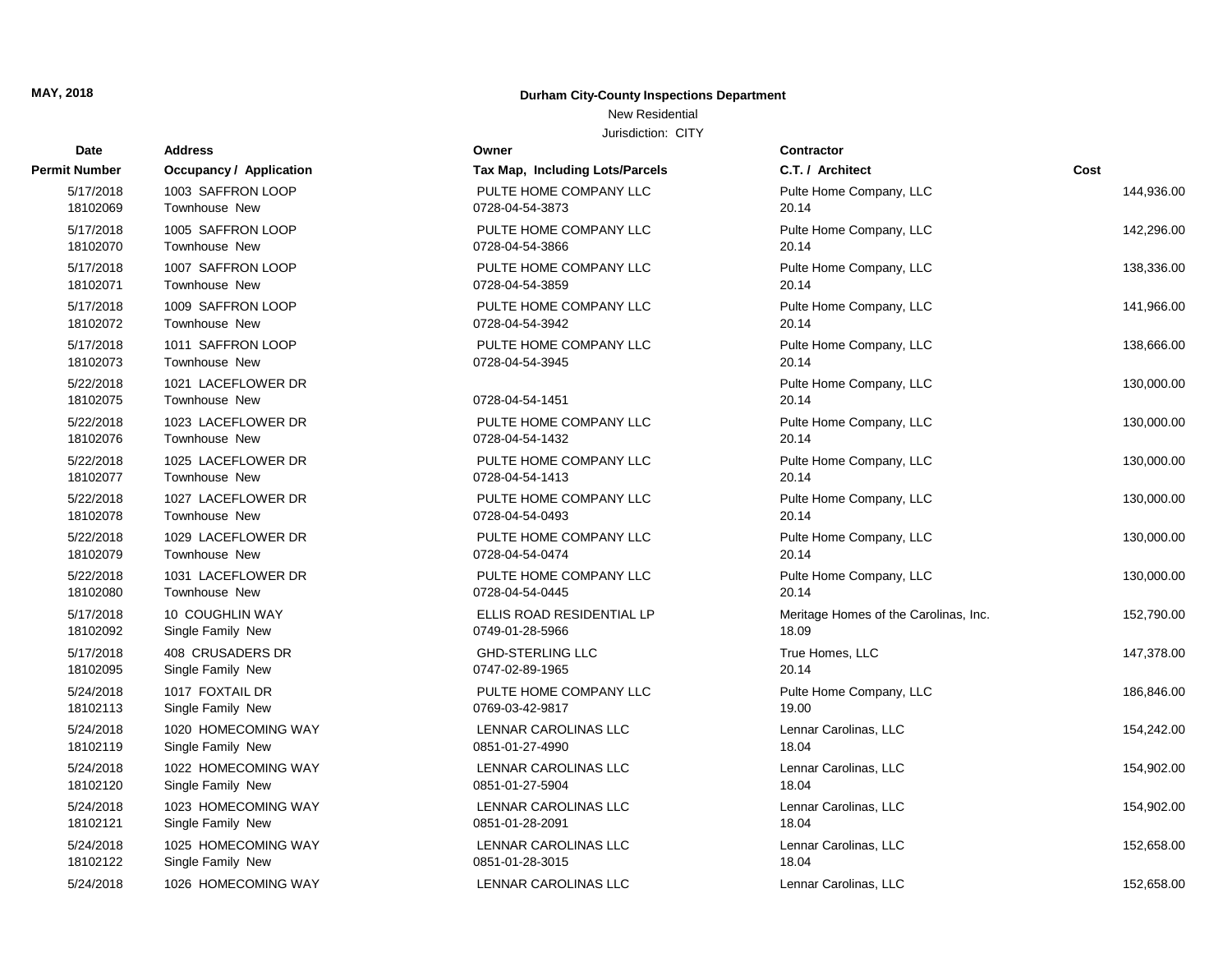#### **Durham City-County Inspections Department**

#### New Residential

| <b>Date</b>          | Address                        | Owner                                  | <b>Contractor</b>                      |            |
|----------------------|--------------------------------|----------------------------------------|----------------------------------------|------------|
| <b>Permit Number</b> | <b>Occupancy / Application</b> | <b>Tax Map, Including Lots/Parcels</b> | C.T. / Architect                       | Cost       |
| 18102123             | Single Family New              | 0851-01-27-4999                        | 18.04                                  |            |
| 5/25/2018            | 922 LIPPINCOTT RD              | ELLIS ROAD RESIDENTIAL LP              | Meritage Homes of the Carolinas, Inc.  | 245,322.00 |
| 18102124             | Single Family New              | 0749-01-19-4650                        | 18.05                                  |            |
| 5/29/2018            | 312 CRUSADERS DR               | <b>GHD-STERLING LLC</b>                | True Homes, LLC                        | 171,732.00 |
| 18102127             | Single Family New              | 0747-02-89-4915                        | 20.14                                  |            |
| 5/29/2018            | 3240 FLAT RIVER DR             | MREC LEVEL BRIGHTLEAF SPRING           | Level Carolina Homes, LLC              | 200,244.00 |
| 18102128             | Single Family New              | 0850-04-61-1491                        | 18.05                                  |            |
| 5/29/2018            | 3125 PROSPECT PKWY             | LEVEL CAROLINA HOMES LLC               | Level Carolina Homes, LLC              | 194,792.00 |
| 18102129             | Single Family New              | 0850-04-62-3478                        | 18.08                                  |            |
| 5/29/2018            | 23 AL ACQUA DR                 | <b>KUDLER HAROLD</b>                   | Southern Distinctive Homes, LLC        | 647,450.00 |
| 18102137             | Single Family New              | 0709-03-12-2784                        | 20.18                                  |            |
| 5/30/2018            | 2911 LONG MEADOW LN            | DAN RYAN BUILDERS - NORTH              | Ryan Builders-North Carolina, LLC, Dan | 181,368.00 |
| 18102162             | Single Family New              | 0850-04-40-9894                        | 18.08                                  |            |
| 5/30/2018            | 612 JEROME RD                  | <b>B WALLACE DESIGN &amp;</b>          | WALLACE, B. DESIGN & CONSTRUCTION      | 241,098.00 |
| 18102166             | Single Family New              | 0739-01-08-3036                        | 20.10                                  |            |
| 5/30/2018            | 306 CRUSADERS DR               | <b>GHD-STERLING LLC</b>                | True Homes, LLC                        | 210,606.00 |
| 18102168             | Single Family New              | 0747-02-89-5966                        | 20.14                                  |            |
| 5/30/2018            | 1130 LIPPINCOTT RD             | ELLIS ROAD RESIDENTIAL LP              | Meritage Homes of the Carolinas, Inc.  | 153,780.00 |
| 18102169             | Single Family New              | 0749-01-29-5171                        | 18.09                                  |            |
| 5/30/2018            | 8 COUGHLIN WAY                 | ELLIS ROAD RESIDENTIAL LP              | Meritage Homes of the Carolinas, Inc.  | 160,908.00 |
| 18102173             | Single Family New              | 0749-01-29-5063                        | 18.09                                  |            |
| 5/29/2018            | 3604 DIXON RD                  | SCHLOTTERER GARY JR                    | <b>DANIEL RIOS</b>                     | 364,200.00 |
| 18102201             | Single Family New              | 0810-19-71-0643                        | 20.07                                  |            |
| 5/30/2018            | 108 SAILFISH CT                | PULTE HOME COMPANY LLC                 | Pulte Home Company, LLC                | 231,330.00 |
| 18102202             | Single Family New              | 0769-01-16-1713                        | 19.00                                  |            |
| 5/30/2018            | 109 TEE PEE TRL                | PULTE HOME COMPANY LLC                 | Pulte Home Company, LLC                | 150,000.00 |
| 18102203             | Single Family New              | 0769-01-16-0589                        | 19.00                                  |            |
| 5/30/2018            | 110 KALMIA DR                  | PULTE HOME COMPANY LLC                 | Pulte Home Company, LLC                | 205,656.00 |
| 18102204             | Single Family New              | 0769-01-17-4014                        | 19.00                                  |            |
| 5/30/2018            | 133 TEE PEE TRL                | PULTE HOME COMPANY LLC                 | Pulte Home Company, LLC                | 211,530.00 |
| 18102205             | Single Family New              | 0769-01-16-5691                        | 19                                     |            |
| 5/30/2018            | 203 SAILFISH CT                | PULTE HOME COMPANY LLC                 | Pulte Home Company, LLC                | 160,000.00 |
| 18102206             | Single Family New              | 0769-01-16-5932                        | 19.00                                  |            |
| 5/30/2018            | 1021 FOXTAIL DR                | PULTE HOME COMPANY LLC                 | Pulte Home Company, LLC                | 176,088.00 |
| 18102207             | Single Family New              | 0769-04-42-9965                        | 19.00                                  |            |
| 5/31/2018            | 1025 FOXTAIL DR                | PULTE HOME COMPANY LLC                 | Pulte Home Company, LLC                | 168,630.00 |
| 18102208             | Single Family New              | 0769-04-53-0042                        | 19.00                                  |            |